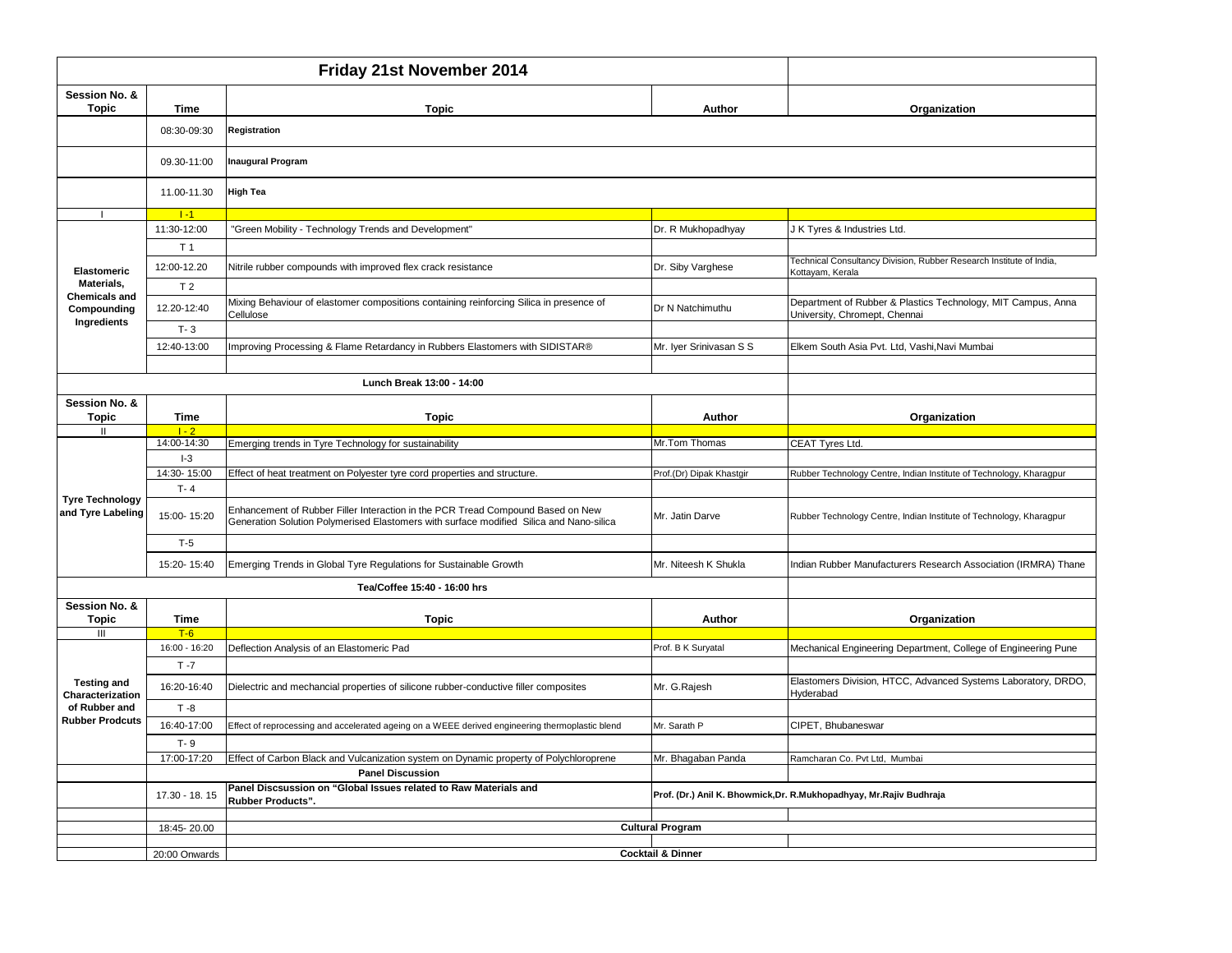|                                                                                   | <b>Saturday 22nd November 2014</b> |                                                                                                                                                                                                                                                 |                               |                                                                                      |
|-----------------------------------------------------------------------------------|------------------------------------|-------------------------------------------------------------------------------------------------------------------------------------------------------------------------------------------------------------------------------------------------|-------------------------------|--------------------------------------------------------------------------------------|
| Session No. &                                                                     |                                    |                                                                                                                                                                                                                                                 |                               |                                                                                      |
| <b>Topic</b><br>IV                                                                | Time<br>$1 - 4$                    | <b>Topic</b>                                                                                                                                                                                                                                    | Author                        | Organization                                                                         |
| Nano-fillers &                                                                    | 09:30 - 10:00                      | Why are rubber nanocomposites so exciting ?                                                                                                                                                                                                     | Prof. (Dr.) Anil K. Bhowmick  | Rubber Technology Centre, Indian Institute of Technology, Kharagpur                  |
|                                                                                   | $T - 10$                           |                                                                                                                                                                                                                                                 |                               |                                                                                      |
|                                                                                   | 10:00-10:20                        | Preparation and Characterization of Novel Thermoplastic Elastomer based on Nylon6 and Carboxylated<br>and Hydrogenated Nitrile Rubbers and Study on effect of Short Fibre and Nanofiller on their Miscibility<br>and Processing Characteristics | Dr. Deepak K Setua            | Defence Materials and Stores Research & Development Establishment,<br>DMSRDE, Kanpur |
| Polymeric                                                                         | $T - 11$                           |                                                                                                                                                                                                                                                 |                               |                                                                                      |
| <b>Composites</b>                                                                 | 10:20-10:40                        | Synthesis and characterization of PNIPAM coated magnetic nanoparticles                                                                                                                                                                          | Ms. Bikramjit Kaur            | University School of Chemical Technology, GGSIPP University                          |
|                                                                                   | $T - 12$                           |                                                                                                                                                                                                                                                 |                               |                                                                                      |
|                                                                                   | 10:40-11:00                        | Quantification of Dispersion of Halloysite Nanotubes in Poly(ethylene-co-vinyl acetate-co-carbon<br>monoxide)/Halloysite Nanocomposites and its Correlation to the Properties of the Nanocomposites                                             | Mr. Gibin Gorge               | NIT, Suratkal                                                                        |
|                                                                                   |                                    | Tea/Coffee 11:00- 11:15 hrs                                                                                                                                                                                                                     |                               |                                                                                      |
| Session No. &                                                                     |                                    |                                                                                                                                                                                                                                                 |                               |                                                                                      |
| <b>Topic</b>                                                                      | Time                               | <b>Topic</b>                                                                                                                                                                                                                                    | Author                        | Organization                                                                         |
| V                                                                                 | $1 - 5$                            |                                                                                                                                                                                                                                                 |                               |                                                                                      |
|                                                                                   | 11:15-11:45<br>$T - 13$            | Conversion of Lignocellulosic biomass into biopolymers                                                                                                                                                                                          | Dr. Chinnappan Baskar         | THDC Institute of Hydropower Engineering and Technology, Tehri                       |
|                                                                                   | 11:45-12:05                        | Mechanochemical Devulcanization of Vulcanized Natural Rubber by Dual Function Disulfide Chemicals Dr. Debapriya De                                                                                                                              |                               | MCKV Institute of Engineering, Howrah (WB)                                           |
| Biodegradable                                                                     | $T-14$                             |                                                                                                                                                                                                                                                 |                               |                                                                                      |
| Materials & Fillers &                                                             | 12:05 - 12:25                      | A novel and efficient mechano-chemical devulcanisation process                                                                                                                                                                                  | Ms Anu Mary Joseph            | RT DIVISION, RUBBER RESEARCH INSTITUTE, Kerla                                        |
| <b>Waste Utlization</b>                                                           | $T - 15$                           |                                                                                                                                                                                                                                                 |                               |                                                                                      |
|                                                                                   | 12:25-12:45                        | influence of Network Structure on the Viscoelastic Properties of Dynamically Vulcanized Rubber/Plastic<br>Blends to be Used in Dynamic Automotive Applications                                                                                  | Mr. Pranab Dey                | Rubber Technology Centre, Indian Institute of Technology, Kharagpur                  |
|                                                                                   | $I-06$                             |                                                                                                                                                                                                                                                 |                               |                                                                                      |
|                                                                                   | 12:45 - 13.15                      | Benefits of Pulse-Fill Molding Techniques for Tyre Industry                                                                                                                                                                                     | Dr. Van Walmorth              | Techno-Biz Corporation, USA                                                          |
|                                                                                   |                                    | Lunch Break 13:15 - 14:00 hrs                                                                                                                                                                                                                   |                               |                                                                                      |
| Session No. &<br>Topic                                                            | Time                               | Topic                                                                                                                                                                                                                                           | Author                        | Organization                                                                         |
| VI                                                                                | $T-16$                             |                                                                                                                                                                                                                                                 |                               |                                                                                      |
|                                                                                   | 14:00-14:30                        | Prediction of Seal Life under Hydraulic oil environment by Compression Stress Relaxation                                                                                                                                                        | Mr. Asseref. PM               | Elastomers Division, HTCC, Advanced Systems Laboratory, DRDO,<br>Hyderabad           |
|                                                                                   | $T-17$                             |                                                                                                                                                                                                                                                 |                               |                                                                                      |
| <b>Testing and</b><br>Characterization                                            | 14:30-14:50                        | Indigenous Development Of Electric Insulating Heat-Resistant (Self Adhesive) Elastomeric Tape For<br>Fighter Aircraft                                                                                                                           | Ms. Poonam Shrivastav         | HAL, Nashik                                                                          |
| of Rubber and<br><b>Rubber Prodcuts</b>                                           | $T - 18$                           |                                                                                                                                                                                                                                                 |                               |                                                                                      |
|                                                                                   | 14:50-15:10                        | Relflex Cisamer 1220 v/s Nd BR Grades: Comparative Evaluation                                                                                                                                                                                   | Mr. Bharat B Sharma           | Reliance Industries Ltd. Navi Mumbai                                                 |
|                                                                                   | $T - 19$                           |                                                                                                                                                                                                                                                 |                               |                                                                                      |
|                                                                                   | 15:10-15:30                        | Rubber testing & Characterization by DSC and TGA                                                                                                                                                                                                | Ms. Sujatha Ramesh            | Netzsch Technologies India Pvt Ltd, Mogappair, Chennai                               |
|                                                                                   |                                    | Tea/Coffee 15:30 - 15:45 hrs                                                                                                                                                                                                                    |                               |                                                                                      |
| Session No. &<br>Topic                                                            | Time                               | Topic                                                                                                                                                                                                                                           | Author                        | Organization                                                                         |
| VII                                                                               | $T-20$                             |                                                                                                                                                                                                                                                 |                               |                                                                                      |
| <b>Testing and</b><br>Characterization<br>of Rubber and<br><b>Rubber Prodcuts</b> | 15:45-16:05                        | Indigenous Development Of Inflatable Seal For Fighter Aircraft                                                                                                                                                                                  | Mr. Hitendra                  | HAL, Nashik                                                                          |
|                                                                                   | $T-21$                             |                                                                                                                                                                                                                                                 |                               |                                                                                      |
|                                                                                   | 16:05-16:30                        | Standardization of Test Methods for Rubber and Rubber Products                                                                                                                                                                                  | Ms. Navitha Yadav             | PCD, BIS                                                                             |
|                                                                                   | $T-22$                             |                                                                                                                                                                                                                                                 |                               |                                                                                      |
|                                                                                   | 16:30-16.50                        | POLYVINILIDENE FLUORIDE NANOCOMPOSITE FILMS FOR PRESSURE SENSING APPLICATION                                                                                                                                                                    | Mr. Sairaj Adithyakumar Varma | CIPET, Bhubaneswar                                                                   |
|                                                                                   | 16.50 onwards                      | <b>Valedictory Session</b>                                                                                                                                                                                                                      |                               |                                                                                      |